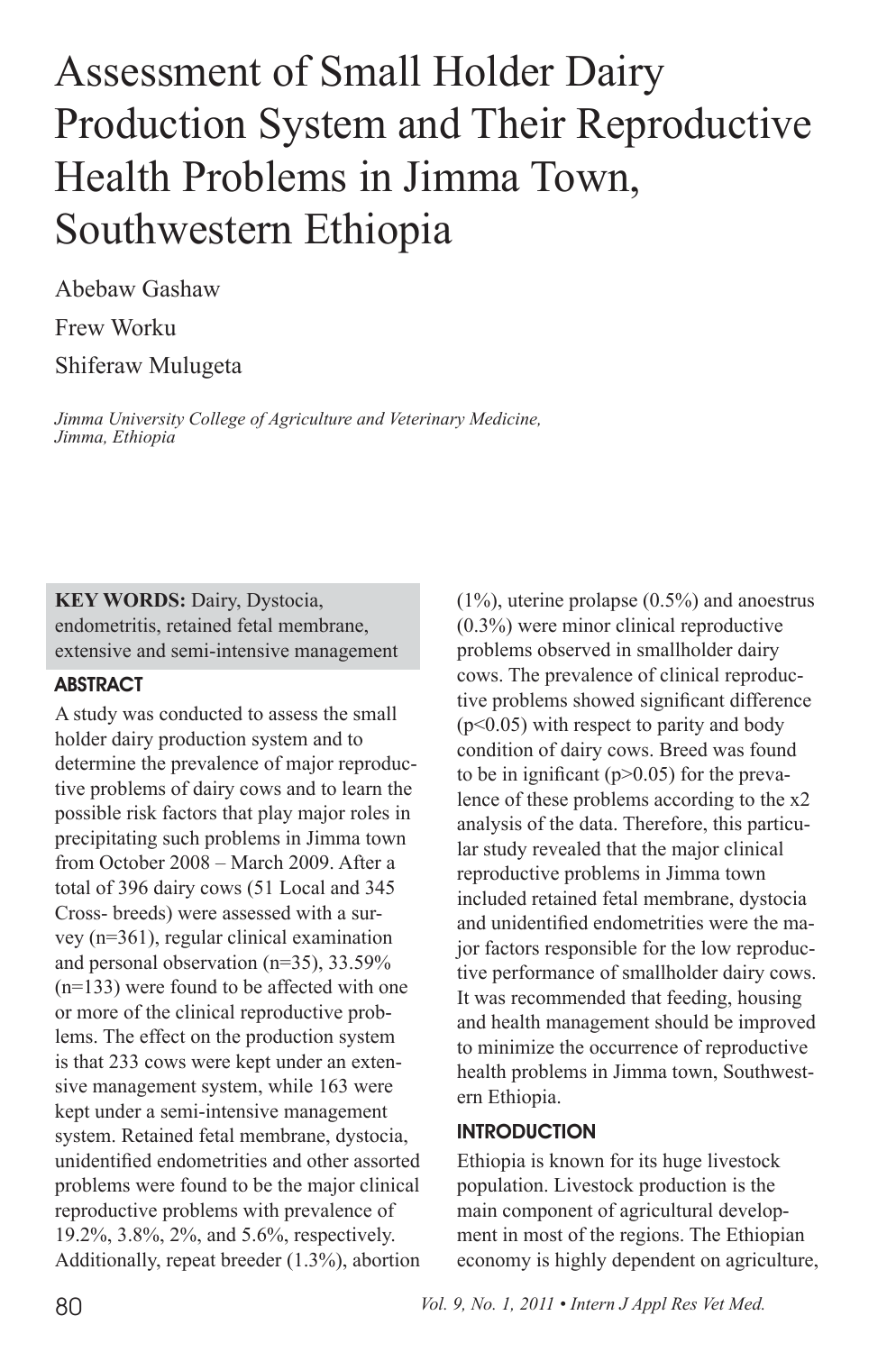which, in the 2004/05 fiscal year, contributed about 48% of the GDP, followed by 39% from the service sector and 13% from the industrial sector. The agricultural sector provides employment for about 80% of the population (The Economic Intelligence Unit, 2007). The livestock subsector plays a vital role as source of food, income, services and foreign exchange to the Ethiopian economy,. Agriculture and livestock contribute 12 and 33% of the total and agricultural GDP, respectively, and account for 12–15% of the total export earnings, which is second in order of importance (Ayele et al., 2003). According to FAOSTAT 2007, among the 20 major food and agricultural commodities ranked by value in 2005, whole fresh cow milk is ranked third. Milk production in the same year was estimated at 1.5 million tones which is equivalent to 398.9 million USD (FAOSTAT, 2007).

For years, Ethiopia ranked first in cattle population in Africa, However, the dairy industry is not as developed as that of East African countries like Kenya, Uganda and Tanzania. National milk production remains among the lowest in the world, even by African standards (Zegeye, 2003).

The overall cost of keeping cattle in terms of cost associated with the health care, nutrition and management, however, does not reflect their contribution to the livelihood and the economics of the people in the region. As part of the effort to increase milk production, cross breeding programs are being introduced in many tropical countries (Ehui et al., 1995).

Dairy production, among other sectors of livestock production systems, is a critical issue in the Jimma zone of Oromiya region, where dairy cows and their products are important sources of food and income. Yet dairy production has not been fully promoted in the zone. Jimma town is a large, historical city in the region and the majority of rural dwellers in the zone are migrated and concentrated. Current development in the town is characterized by rapid population growth in the region in general, and

towns like Jimma in particular. The demand for dairy products is greater than ever.

Despite its huge numbers, the livestock subsector is generally low in production. Compared to its potential, the direct contribution livestock makes to the national economy is limited. Many production constraints, mainly reproductive health problems, form a bottle neck in the production process and productivity in the livestock sub-sector. Therefore, it is justifiable to generate scientific information on the production system and the major reproductive problems of dairy cows in the study area.

Therefore, the objectives of this particular study are:

1. to determine the prevalence of reproductive health problems of dairy cows

2. to assess the small holder dairy production system and

3. to know the possible risk factors, which play major roles in precipitating such problems in dairy farms at Jimma town.

## MATERIALS AND METHODS

### **Study Area**

The study was carried out from October 2008 to April 2009 in Jimma town. The town is located 357 km southwest of Addis Ababa at about 70 33'N latitude and 360 57' E longitude, at an altitude of 1710 meters above sea level (m.a.s.l). The mean maximum and minimum temperature are 26.80C and 11.40C, respectively, and the mean maximum and minimum relative humidity are 91.4% and 39.92%, respectively. The mean annual rainfall of the area is 1500mm (BPEDORS, 2000).

### **Sample Size and Sampling Method**

A total of 396 dairy cows from both cross and local (zebu) breeds, at parturition and postpartum period were included. The purposive sampling method was employed to select study farms that keep reproductive history of dairy cows to willinly be part of the study.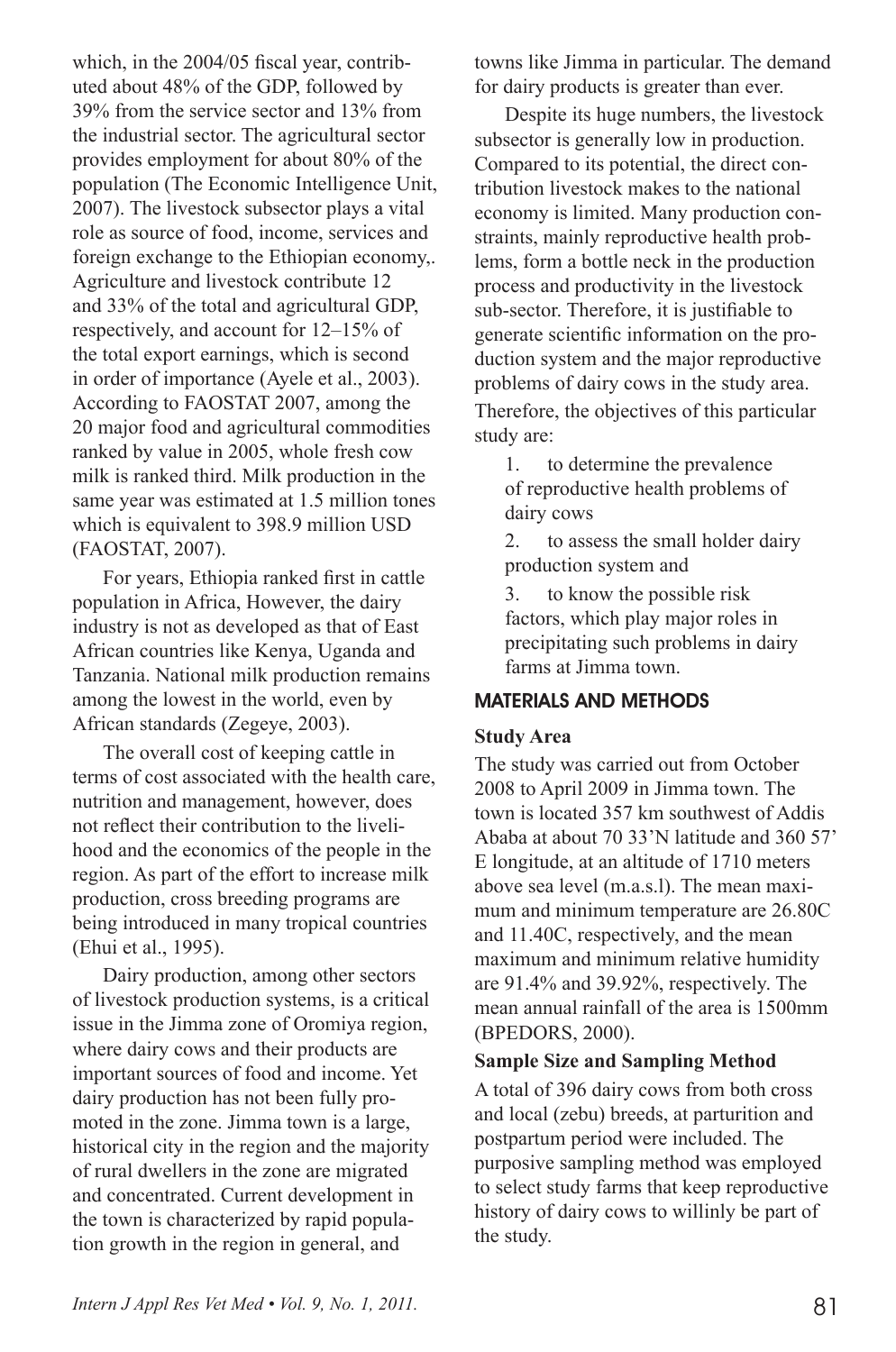*Table1. The prevalence of reproductive problems in smallholder dairy farms at Jimma town.*

| <b>Method of study</b> | <b>Total No. of cows</b><br>examined | No. of cows with-<br>out reproductive<br>problem | Number of cows<br>with reproductive<br>problem |
|------------------------|--------------------------------------|--------------------------------------------------|------------------------------------------------|
| Regular follow up      | 35                                   | $19(4.04\%)$                                     | 16                                             |
| Questioner survey      | 361                                  | 244 (29.55%)                                     | 117                                            |
| Total                  | 396                                  | $263(66.41\%)$                                   | $133(33.59\%)$                                 |

*Table 2. The relative frequency of major reproductive health problem in dairy cows in smallholder dairy farms at Jimma town*

| Major reproductive problems encountered | Frequency | Percent |
|-----------------------------------------|-----------|---------|
| Abortion                                |           | $1.0\%$ |
| Dystocia                                | 15        | $3.8\%$ |
| Unidentified Endometritis               | 8         | $2.0\%$ |
| Retained Fetal Membrane (RFM)           | 76        | 19.2 %  |
| Uterine prolapse                        | 2         | $0.5\%$ |
| Repeat breeder                          | 5         | $1.3\%$ |
| Anoestrus                               |           | $0.3\%$ |
| Mixed problems                          | 22        | 5.6 $%$ |
| Total                                   | 133       | 33.59   |

## **Data Collection**

Dairy farm owners were interviewed with structured questionnaires and data were collected on individual cows' reproductive status, particularly information on reproductive health problems. About 72 farm owners were interviewed on the management system and individual cows' reproductive health status. A total of 361 dairy cows were included in this survey. Regular clinical examination of pregnant cows during late pregnancy, parturition and postpartum conditions were considered, and a total of 35 dairy cows were included. Classification of management systems was done based on the criteria adopted by Richard, 1993.

### **Data Processing and Analysis**

The collected data was sorted manually and questionnaires were numbered (coded) before processing. In addition, data was checked again for completeness and consistency. The prevalence and the relative frequencies of reproductive health problems were determined as the proportion of affected animals out of the total animals examined and the total number of cases, respectively. During processing, data was summarized on the data master sheet (excel) and SPSS software and Pearson chi-square (X2) test were used to assess the effect of risk factors such as breed, parity number and body condition of the cows on the prevalence of reproductive health problems (Clark, 1982).

## Results and Discussion

A study on the production system indicated that from a total of 396 dairy cows, 233 dairy cows were kept under an extensive management system and 163 dairy cows were kept under a semi-intensive management system.

According to the results of current study in table 1, from the total of 396 dairy cows included in the study,  $33.59 \%$  (n=133) were found to be affected either with one or more reproductive health problems. The prevalence of major clinical reproductive problems agrees with Gizaw et al., 2007, but is higher than Berihu and Abebaw, 2009. This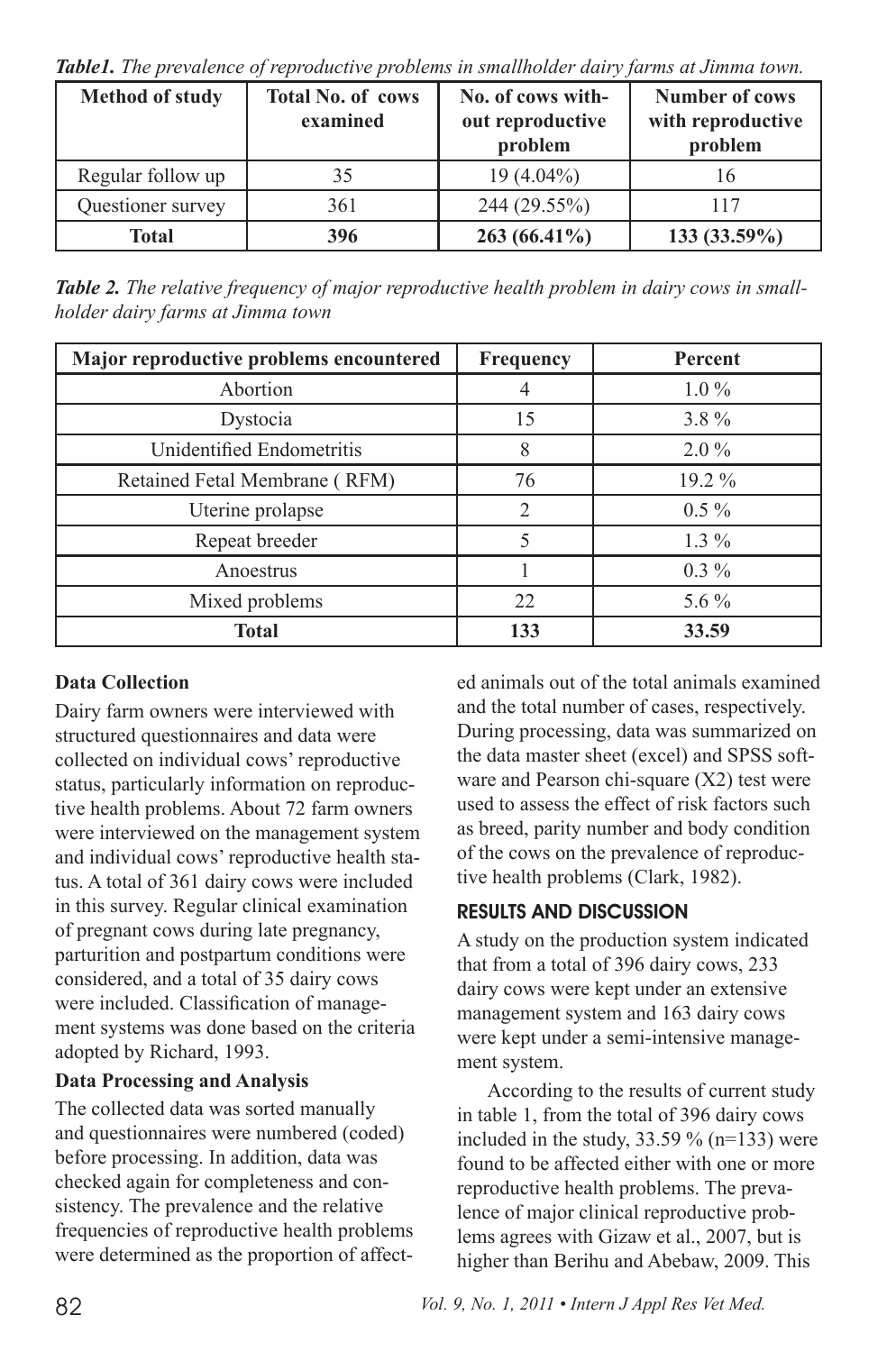*Table 3. Prevalence of clinical reproductive health problems with respect to body condition in smallholder dairy farms at Jimma town*

| Body      | No. of         | No. of     | No. of non- | Percent  | X,              | p-value  |
|-----------|----------------|------------|-------------|----------|-----------------|----------|
| condition | cows ex-       | affected   | affected    | affected |                 |          |
| score     | amined         | cows       | cows        |          |                 |          |
| $\theta$  |                | 0(0.34)    | 1(0.66)     | $0\%$    |                 |          |
|           | $\overline{4}$ | 3(1.34)    | 1(2.66)     | 0.76%    |                 |          |
| 2         | 77             | 32 (25.86) | 45(54.14)   | 8.08%    |                 |          |
| 3         | 264            | 74 (86.67) | 190 (175.3) | 18.69%   | $X_{2} = 96.82$ | P < 0.05 |
| 4         | 44             | 20 (14.78) | 24 (29.22)  | 5.05%    |                 |          |
| 5         | 6              | 4(2.02)    | 2(3.98)     | 1.01%    |                 |          |
| Total     | 396            | 133        | 263         | 33.59%   |                 |          |

*Numbers in bracket indicates expected value*

*Table 4. The Prevalence of major reproductive health problems with respect to the breed of the cows in Jimma town small holder dairy farms*

| Breeds of<br>the cow | Total no of  <br>cows<br>examined | Total no of<br>cows<br>examined | No of non<br>affected<br>cows | Percent<br>affected |                 | p-value  |
|----------------------|-----------------------------------|---------------------------------|-------------------------------|---------------------|-----------------|----------|
| Local                | 51                                | 18 (17.13)                      | 33(33.87)                     | 4.55%               |                 |          |
| Cross                | 345                               | 115(115.9)                      | 23(229.1)                     | 29.04%              | $X_{2} = 2.389$ | p > 0.05 |
| Total                | 396                               | 133                             | 263                           | 33.59%              |                 |          |

*Numbers in bracket indicates expected value*

variation in prevalence might be due to the difference in management and breed of the animals, as well as environmental factors.

The results of the current study shown in Table 2 indicate that Retained Fetal Membrane (RFM), mixed problems, dystocia and endometrities were found to be the major reproductive health problems. They occur with 19.2%, 5.6%, 3.8% and 2.0% frequencies respectively. Other reproductive health problems observed with lower frequency include repeated breeder, abortion, uterine prolapse and anoestrus. They have incidences of 1.3%, 1%, 0.5%,and 0.3%, respectively. The prevalence of RFM of this study is within the range of 11.9 to 24.0%. This is consistent with Markusfeld, 1984 in Israeli dairy herds, and  $7.1 - 28.9\%$  in central highlands of Ethiopia (Tekelye et al., 1992). It is higher than the incidence found by Erb and Marthin, 1980; Gaines, 1989; and Correa et al., 1990, who reported 7.1%, 10%

and 5-8%, respectively. The variation in the incidence of RFM may be attributed to variations in predisposing factors, including nutritional status and management. The relatively higher prevalence rate of RFM in the current study could also be due to dystocia, accounting for 3.8% of the problems, which is an important predisposing factor for occurrence of RFM. The 5.6% prevalence of mixed reproductive problems found in this study was not noted by previous researches. Its relatively higher prevalence compared with RFM could be due to the interrelationship of reproductive problems as predisposing factors for each other.

In the present study, the prevalence of dystocia is lower than in a previous report by Gizaw et al., 2007. However, this result agrees with the report done by Berihu and Abebaw, 2009. This variation in the occurrence of dystocia may be due to the fact that it is influenced by factors such as age, parity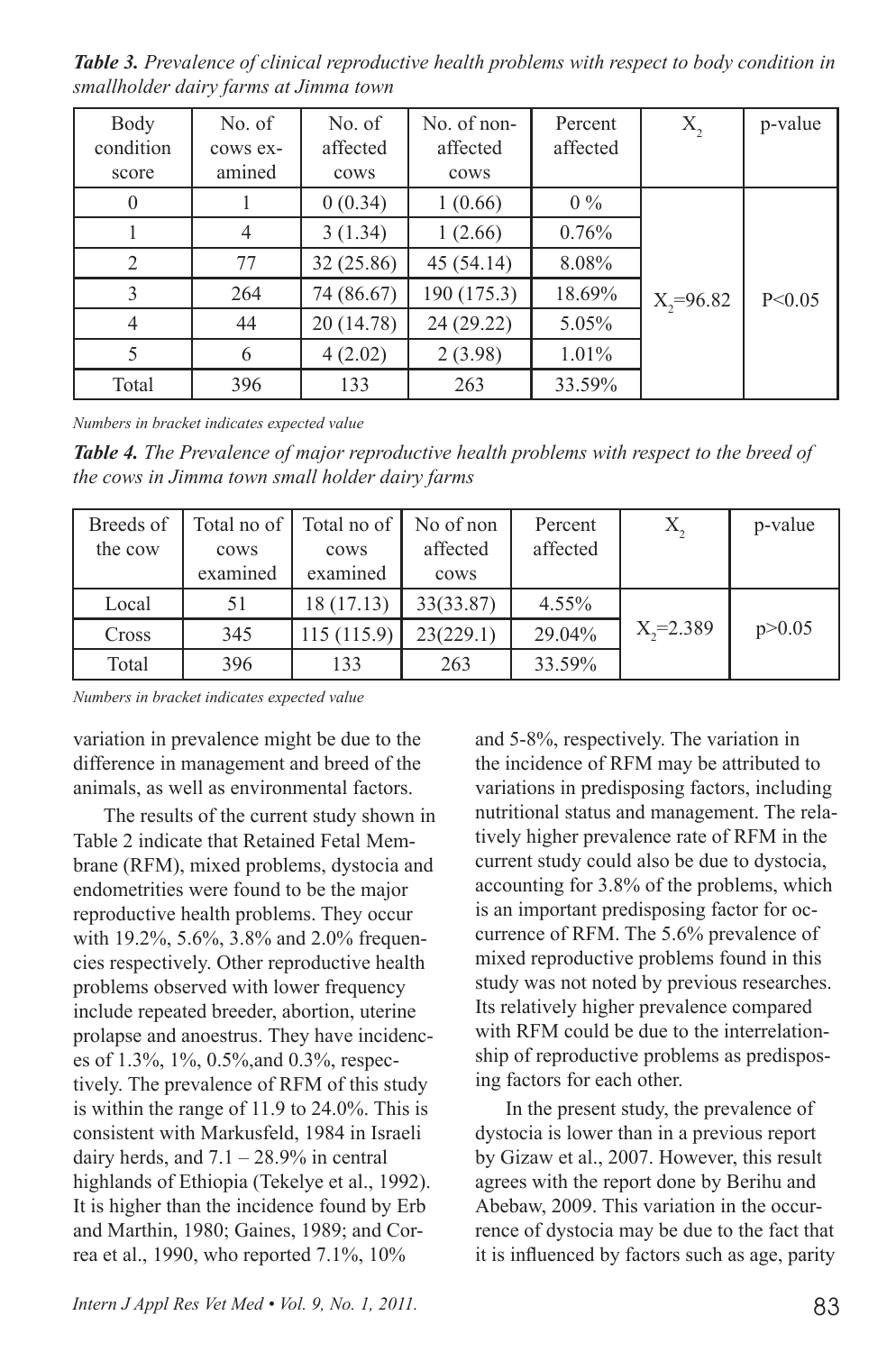and breed of the sire (Morrow, 1986). Inseminating cows with semen collected from large sized bulls without taking in to account the size and age of cows is an important precipitating factor for dystocia.

The prevalence of endometritis in this study (2.0%) agrees with the 3.21% prevalence reported by Berihu and Abebaw, 2009 in a study of small holder dairy cows in and around Bako, The prevalence in this study is lower than the prevalence values (13.8%) documented by Erb and Marthin, 1980, and the prevalence values (16.63%) reported by Gizaw et al., 2007. Higher incidence rate of 67%, 34%, 37% and 50% have also been reported by Ruder et al., 1990, Bretzlaff et al., 1982, Markusfeld, 1984 and Tackacs et al., 1990, respectively. The variation in the prevalence of endometritis compared to the above-mentioned reports is probably due to difference in the management system under which the animals were maintained. Furthermore, RFM has been indicated to increase the prevalence of endometritis up to 100% (Bekana, 1994b).

The 1.3% prevalence rate of repeat breeder found in the present study is significantly lower than the previous values documented by Berihu and Abebaw, 2009, and Gizaw et al., 2007. Repeat breeder can be caused by a number of factors, including sub-fertile bulls, endocrine imbalance, malnutrition and reproductive tract infection. Poor management practices such as incorrect timing of insemination, faulty heat detection (Arthur et al., 1996) and communal use of a bull for natural services are also contributing factors.

The prevalence of abortion recorded in this study is similar to the 2.23% reported by Gizaw et al., 2007, and significantly lower than the 5.96%, 6.3%, 5.33%, 5.4% and 6.3% prevalence values reported by Berihu and Abebaw, 2009 and Shiferaw et al., 2003. Tekleye et al., 1992 has also reported higher,  $16.3\%$  prevalence rate of abortion. Moreover, Forar et al., 1995 documented prevalence rate of abortion ranging from 0.4-10.6%. These results suggest that breed,

geographic position, case definition and procedural differences are all sources of differences in prevalence of abortion.

The significantly higher occurrence of reproductive health problems observed in pluripara cows (23.99%) in this work is similar to the previous finding by Gizaw et al., 2007. This is possibly due to the repeated exposure of the genital tract of pluripara cows to environmental risk factors that can cause uterine infection.

Reproductive health problems showed significant variation with regard to body condition scores that ranged from 0 to 5. Highest prevalence was found in cows with a body condition score of 3, followed by body condition score of 2, while the lowest prevalence was found in cows with body condition score of 0 (Table3). A statistically significant association  $(x2: 96.82; p<0.05)$ was found between body condition score and reproductive problems, with higher prevalence of reproductive health problems in cows with relatively good body condition. Body condition scores of 3 and 2, accounted for 18.69% and 8% respectively. These results contradict previous explanations, which indicate that cows in poor condition are the most susceptible to reproductive health problems due to weakness preventing expulsion of the fetal membrane, leading to secondary complications (Roberts 1986) and poor defense mechanisms that increase the rate of infection (Isahk et al., 1983). The current findings may be attributable to the confounding effect of other factors such as parity, breed and management in cows with fairly good body condition (body condition 3 and 2).

According to Table 4, reproductive problems were assessed with respect to the breed of the cows and there was no significant association ( $p$  $>$ 0.05). Cross breed cows were more susceptible to reproductive problems at  $29.04\%$  (n=115) than local breeds at 4.55  $\%$  (n=18). The higher prevalence rate of reproductive problems in cross breed animals may be due to the fact that European breeds are less adapted to tropical conditions such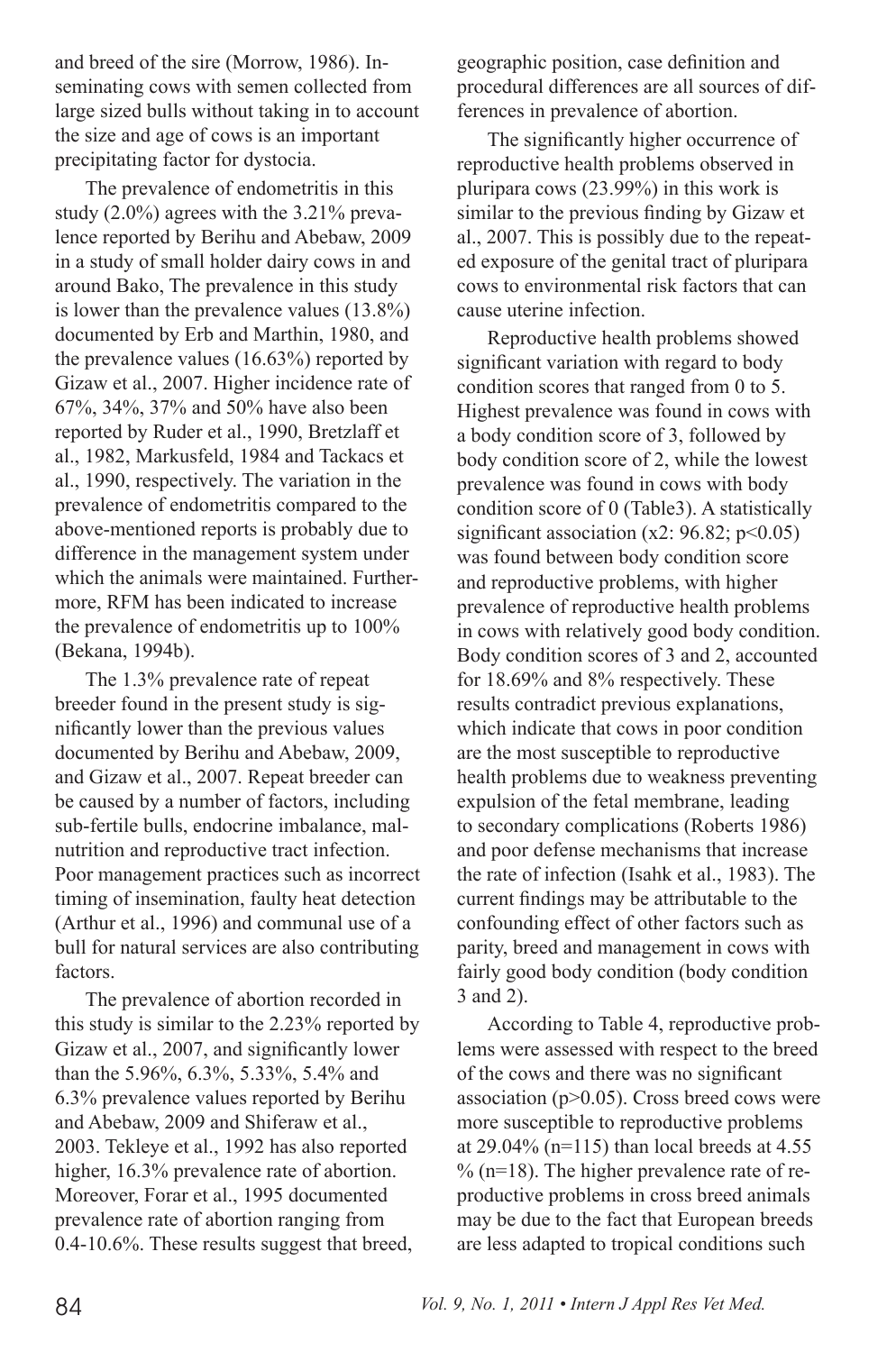*Table 5. The association of prevalence rate of major reproductive problems with parity status of the cow*

| Parity of<br>the cows | <b>Total no</b><br>of cows<br>examined | No of cows<br>affected | No of non<br>affected<br>cows | Percent<br>affected | $\mathbf{X}^2$ | p-value  |
|-----------------------|----------------------------------------|------------------------|-------------------------------|---------------------|----------------|----------|
| primipara             | 116                                    | 38(38.96)              | 78(77.04)                     | 9.59%               |                |          |
| pluripara             | 280                                    | 95 (94.04)             | 185 (186)                     | 23.99%              | $X^2=2.906$    | P < 0.05 |
| Total                 | 396                                    | 133                    | 263                           | 33.59%              |                |          |

*Numbers in bracket indicates expected value*

as high temperature and humidity, disease and low feed quality (Mukasa-Mugerwa, 1991), making them more susceptible than indigenous zebu. Tekleye et al., 1991 also reported that cross breeds require more elaborate management, feeding and better health care than the indigenous zebu to attain better reproductive and performance productivity in the tropics Table 5 indicates that no significant association ( $p<0.05$ ) between prevalence rate of major reproductive problems and parity status (lactation stage) of the cow. The prevalence was higher in pluripara cows 23.99% (n=95) as compared to primipara cows  $9.59 \%$  (n=38) (Table 5).

### **CONCLUSIONS**

This study revealed a high prevalence of reproductive health problems in the study area. Retained Fetal Membrane (RFM), mixed reproductive problems, dystocia and endometritis were the most significant reproductive health problems encountered in smallholder dairy farms in Jimma town. Parity and body condition are possible risk factors identified for the occurrence of reproductive health problems in the study area.

### **RECOMMENDATION**

From the study results, it can be recommended that improvements in management systems - such as housing, feeding and health care - heat detection and proper selection of bulls for breeding that takes into account the size of cows could help minimize or alleviate reproductive health problems.

## **ACKNOWLEDGEMENTS**

This study was supported by Jimma University College of Agriculture and Veterinary

Medicine (JUCAVM). Authors greatly acknowledge the dairy owners who cooperated in the farm visits and allowing examination of their animals.

### **REFERENCES**

- 1. Arthur, G.H, D.E. Noakes, H. Pearson and T.J. Perkinson, 1996. *Veterinary Reproduction and Obstetrics. Theriogenology*, 4thed. Baillier, Tindall. Gerat Britain.
- 2. Ayele, S, W. Assegid, M.A. Jabbar, M.M. Ahmed and Belachew, 2003. Livestock marketing in Ethiopia: A review of structure, performance and development initiatives. *Socioeconomics and Policy Research Working Paper* 52. ILRI, Nairobi, Kenya. 35 pp.
- 3. Bekana, M, T. Ekman and H. Kindhal, 1994b. Intrauterine bacterial findings in post-partum cows with retained fetal membranes. *Journal of Veterinary Medicine*, 41: 663-670.
- 4. Berihu, H. and G. Abebaw, 2009 Major reproductive health problems of dairy cows in and around Bako, west Ethiopia. Ethiopian *Journal of Animal Production* Vol. 9 no. 1 pp.89-98
- 5. BPEDORS, 2000. Physical and socio economical profile of 180 District of Oromia Region.
- 6. Bureau of Planning and Economic Development of Oromia Regional state, Physical planning
- 7. Development. Addis Ababa, Ethiopia. Pp.248-251.
- 8. Bretzlaff, K.N., H.L. Whitmore, S.L. Spahr and R.S. Ott, 1982. Incidence and treatment of post partum reproductive problems in dairy herd. T*heriogenology.* 17: 527-536.
- 9. Clark, G.M., 1982. Statistics and experimental design. A series of student text in contemporary biology. 2nd ed. Edward Arnold, London.
- 10. Correa, M.T., C.R. Curtis, H.N. Erb, J.M. Screlett and R.D. Smith, 1990. An ecological risk factor for postpartum disorders of Holstein-Friesian cows form thirty-two New York farms. *Journal of Dairy Science* 73: 1515-1524.
- 11. Ehui, S.K., B.I. Shapiro, and V.C. Yapi-Gnaore, 1995. Peri-urban livestock production and development in sub-Saharan Africa: a review of the constraints and opportunities. In: proceedings of the 8th conference of the institute for Tropical veterinary medicine, livestock production and Diseases. Berlin, Germany, PP.151-163.